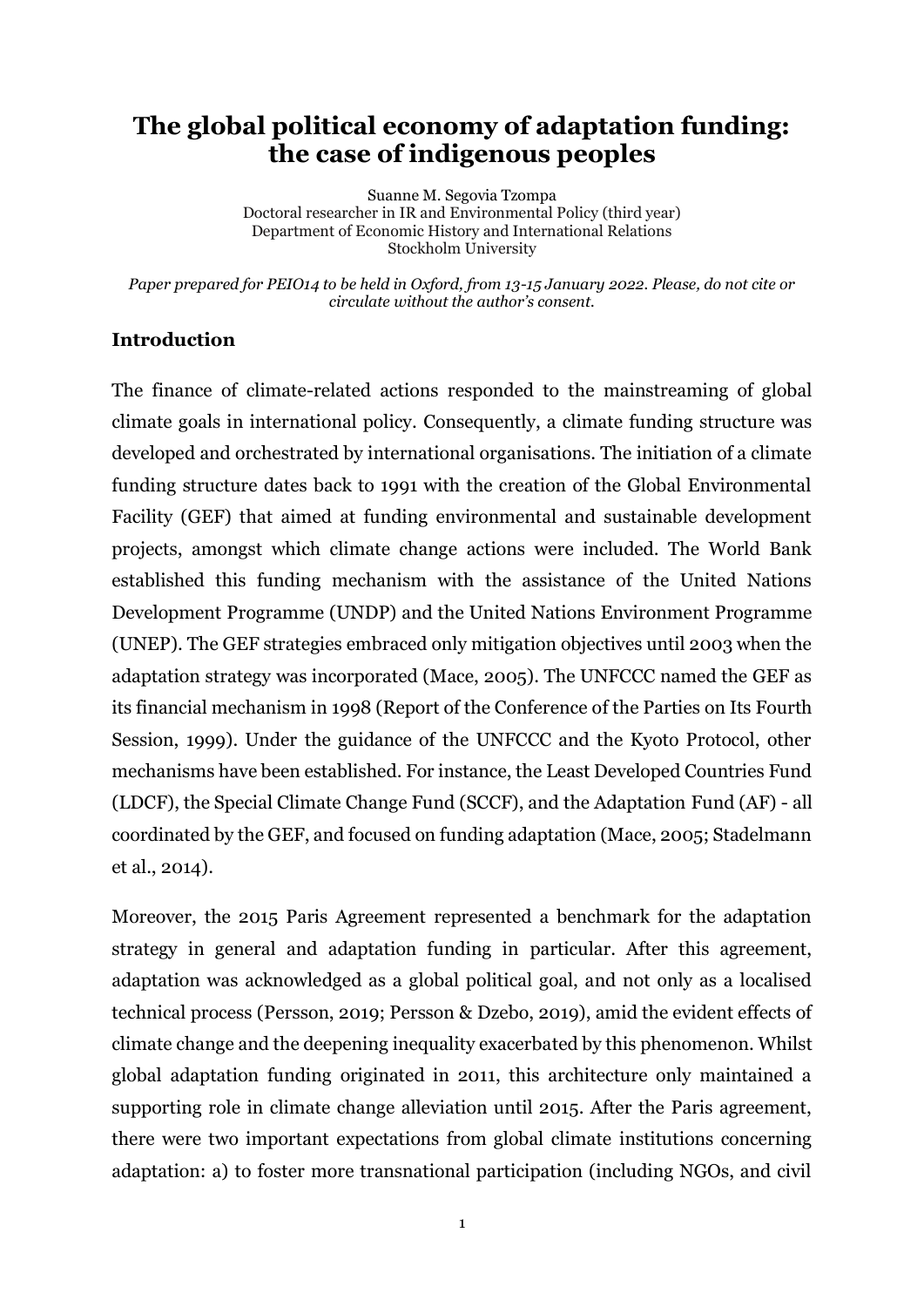society, but also, business groups); and, b) to increase funding for adaptation (Chan & Amling, 2019; Persson, 2019; Persson & Dzebo, 2019). This latter strategy aims at reinforcing actions in Least Developed Countries (LDC) and other vulnerable populations, including indigenous peoples. Novel research is tracking these changes in global climate politics. Although, there is still limited knowledge as to whether participation has been incorporated into the adaptation funding architecture and whether adaptation funding has increased for the so-called "vulnerable populations" (Bäckstrand & Kuyper, 2017; Chan & Amling, 2019; Persson & Dzebo, 2019).

Drawing on critical studies of global political economy in adaptation funding and distributive justice, the aim of this paper is two-fold. First, I map the architecture of the indigenous peoples' adaptation funding. This architecture includes the International Organisations and other actors participating in the policy-making and distribution of indigenous-related adaptation funds, and funding patterns. Second, I analyse whether orchestrators of adaptation funding have lived up to the adaptation commitments to increase participation and funding.

Empirically, I centre on the case of indigenous peoples' adaptation. By taking indigenous as the focal point, I state that indigenous interests compete with dominant economic and political interests. Those dominant interests, such as funding infrastructure or profitable projects, overpower indigenous peoples' interests in adaptation policy-making processes. In contrast, indigenous interests are based on environmental values, which means indigenous peoples understand and respect their natural environments from where they learn and obtain resources for their nourishment, health care and spiritual guidance (McGregor et al., 2020; Whyte, 2020). Considering that indigenous environments are at stake, there is still a lot of room for funding orchestrators to improve how adaptation funding decisions and allocation occurs.

The paper uses a mixed-methods approach, including statistical analysis, secondary data review and small-*n* semi-structured interviews. Concretely, I analysed the 2018 dataset of the *climate-related* OECD Development Assistance Committee (DAC) - External Development Finance Statistics database. Whilst this dataset is useful to inform about the general picture of climate-related funding flows, it also has shortcomings that are critically reviewed alongside the analysis. I thus complement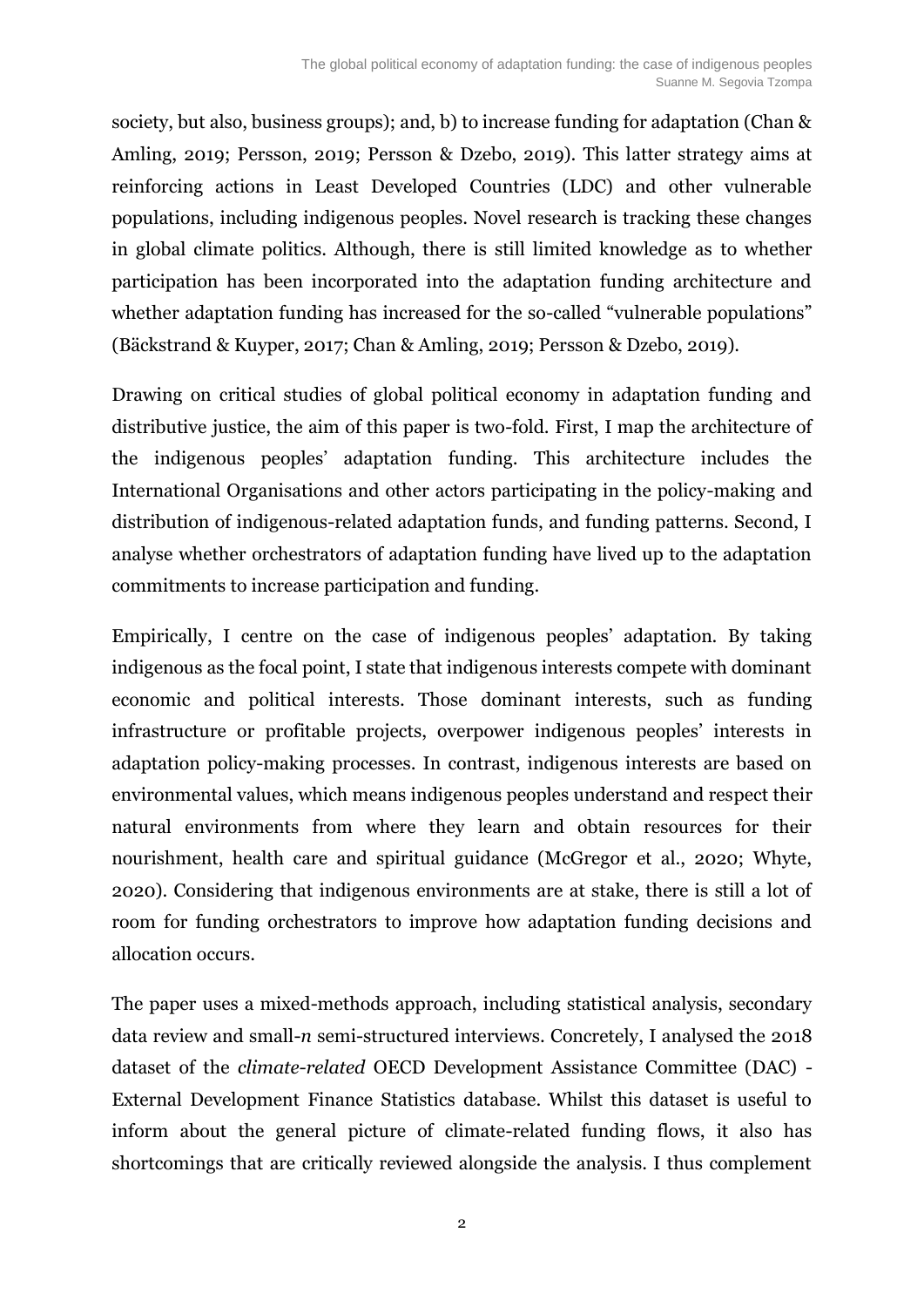the analysis using other funding-related literature and official documents of the revised institutions.

In all, the paper, first, provides an overview of the adaptation funding architecture. In this section, I discussed the actors implicated at both the orchestration and distribution levels, along with the patterns and dynamics of funding allocation. Further, I analyse funding allocated to indigenous communities comparing mitigation and adaptation funds and how significant are these funds for enhancing indigenous peoples' adaptation. I close the paper by drawing conclusions from the previous analysis and making suggestions about how to improve the architecture of adaptation funding for indigenous communities.

### **The architecture of adaptation funding for indigenous peoples.**

The orchestration of climate funding flows has generated financial-based networks where different actors intervene with specific roles to achieve agreed climate goals. Many climate funding commitments made by public actors (states) have been agreed upon within the UNFCCC system (Persson, 2019). The UNFCCC distributes funds to other IOs such as the GEF (GEF, 2016), which also channels financial resources to other actors like IOs and NGOs (Graham & Thompson, 2014; Mace, 2005). Graham & Thompson (2014, p. 114) argues that the GEF is the main *funding orchestrator* for steering adaptation funding distribution assisted by intermediaries or implementing agencies such as the World Bank, UNEP and UNDP.

**Annexe 1** showcases the actors and dynamics involved in climate funding processes (providers, intermediaries and beneficiaries) for the adaptation of indigenous peoples. Patterns are also traceable according to where funded projects are implemented (i.e. region, recipient country, and benefited cities or communities). About the funding sources, the literature on funding mentions two primary types: bilateral and multilateral. The main difference is that bilateral funds are directly delivered to developing countries, whereas multilateral funds are allocated to developing countries through intermediaries. These two types of funds also have distinct levels of legitimacy concerning funding allocation principles. For instance, multilateral organisations have been called into question for following elite-driven voting (Graham & Thompson, 2014); and, for failing to apply relevant criteria when allocating adaptation projects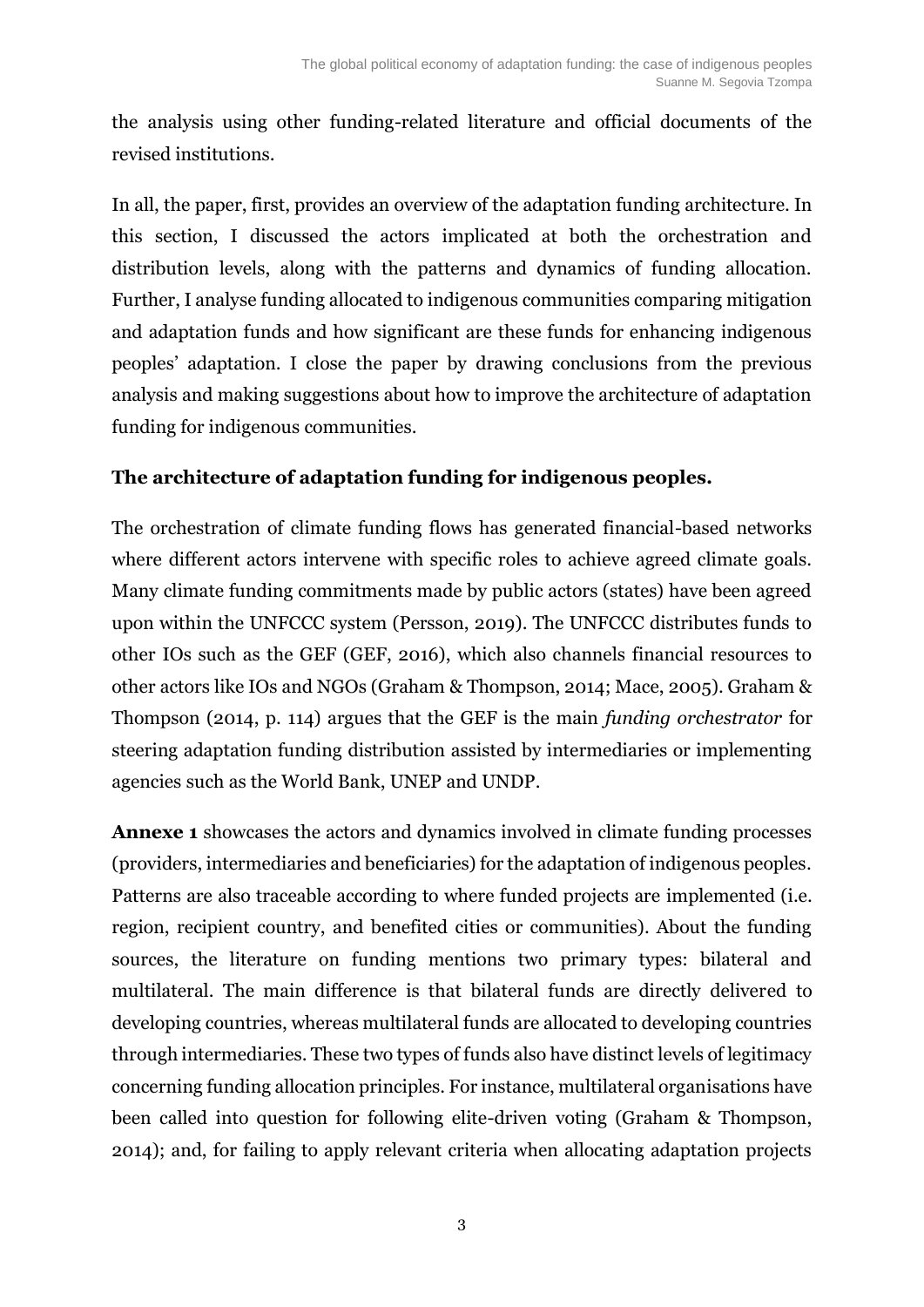(e.g. a thorough guideline of how to target must-needed countries) (Khan et al., 2020; Weikmans et al., 2017).

Both, bilateral and multilateral sources intervene in adaptation funding for indigenous communities. Concerning multilateral sources, there is the Green Climate Fund (GCF) that was agreed in the Copenhagen Accord in 2009 and operationalised in the 2011 United Nations Climate Change Conference (COP17) (Ciplet et al., 2013, Green Climate Fund, 2020). This is the largest fund of the UNFCCC system, and it funds both mitigation-related and adaptation-related projects (Green Climate Fund, 2020). The other multilateral source is the Inter-American Development Bank (IADB). The other sixteen providers are either bilateral or private sources.

Remarkably, amongst the thirteen bilateral sources, there are six high-income countries with indigenous populations: Canada, Finland, Norway, Sweden, Australia, and the United States. Except for Australia and the United States, those high-income countries belong to the Arctic Council, an intergovernmental forum where states, Arctic indigenous communities and other Arctic settlers discuss issues of sustainable development and environmental protection in the Arctic region (Arctic Council, n.d.).

Notably, the GEF is not amongst the sources of adaptation funding for indigenous peoples. A revision of its official documents showed that some GEF projects reported for 2018 include indigenous peoples, although those projects are not specifically designed to target indigenous communities. Instead, GEF projects specifically targeting indigenous peoples (amongst other local populations) are part of the Small Grants Programme (SGP), which has a considerably more limited budget. Even when adaptation is one of the components of these projects, they are not primarily targeting climate change. Instead, the SGP funds sustainable development and conservation projects (GEF SGP, n.d.).

To operationalise indigenous-related adaptation projects, there are extending agencies and channels of delivery. The channels of delivery are NGOs, United Nations agencies, two epistemic organisations (think tanks, one multilateral development bank and the national government of recipient countries. Some of these are large-size organisations managing indigenous-related projects. These *intermediaries* are in charge of leading the funded projects or allocating the resources in the field. Recipient countries are located in different regions of America, Asia and Africa, where most low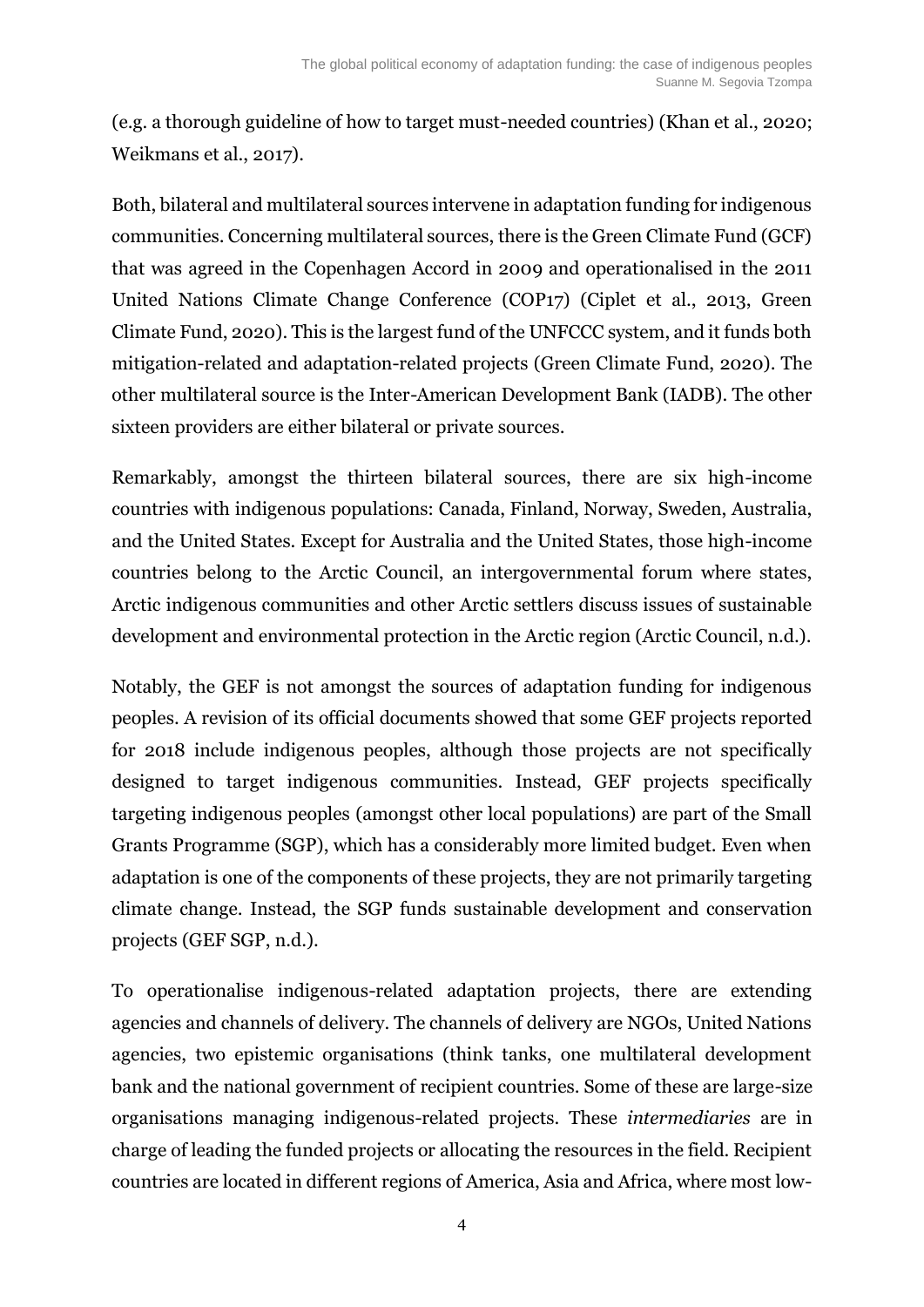income countries are situated. However, this geographical distribution has not responded to most affected populations' needs and values but rather to benefiting private actors and political elites (Islam et al., 2021; Sovacool et al., 2017).

The analysis of the 2018 climate-related OECD DAC also exposed some shortfalls of the adaptation funding architecture. First, all funds in the dataset are tagged as "climate-related development finance", indicating that there is no distinction between funding provided to fulfil ODA or climate-related commitments. Climate justice and climate funding literature suggest that aid and climate funding ought to be considered as two separate commitments in attention to new accords and agreements stated in the 2009 Copenhagen Accords (Khan et al., 2020). This is to avoid diverting funds or using the same funding information to fulfil reports on those two different commitments (Füssel et al., 2012; Horstmann & Abeysinghe, 2011; Mace, 2005). This practice is known as "double counting" (Mostafa et al., 2016; Weikmans et al., 2017; Weikmans & Roberts, 2019), and the OECD dataset is a potential example of it.

Besides, the funding information is generated using two types of methodologies and possibly more approaches according to the interpretation of each reporting institution or state. The first recognised approach is the *Rio markers*. Since 1998, countries need to inform whether their contributions are mainstreaming objectives of the Rio Conventions on biodiversity, climate change (regarding mitigation) and desertification; these tags are known as the Rio markers. Adaptation was introduced into the climate change marker until 2010.

Notwithstanding, the Rio markers have been criticised for their limited capacity to effectively and transparently account for climate commitments (Weikmans et al., 2017; Weikmans & Roberts, 2019). In essence, there is no independent assessment of the funding but rather self-assessments of "developed countries" that mould the Rio Markers to cover funding quotas (Khan et al., 2020).

Further, on the Rio markers, there is a scoring system that defines each flow as *principal* (the mitigation or adaptation objective is explicitly stated as fundamental in the design), *significant* (the mitigation or adaptation objective is expressly stated but it is not the main project's driver) or *not targeted*. This scoring system is intended to prevent overlaps when quantifying climate funds. Yet, adaptation funding scholars have outlined several drawbacks: projects mark as principal or significant with only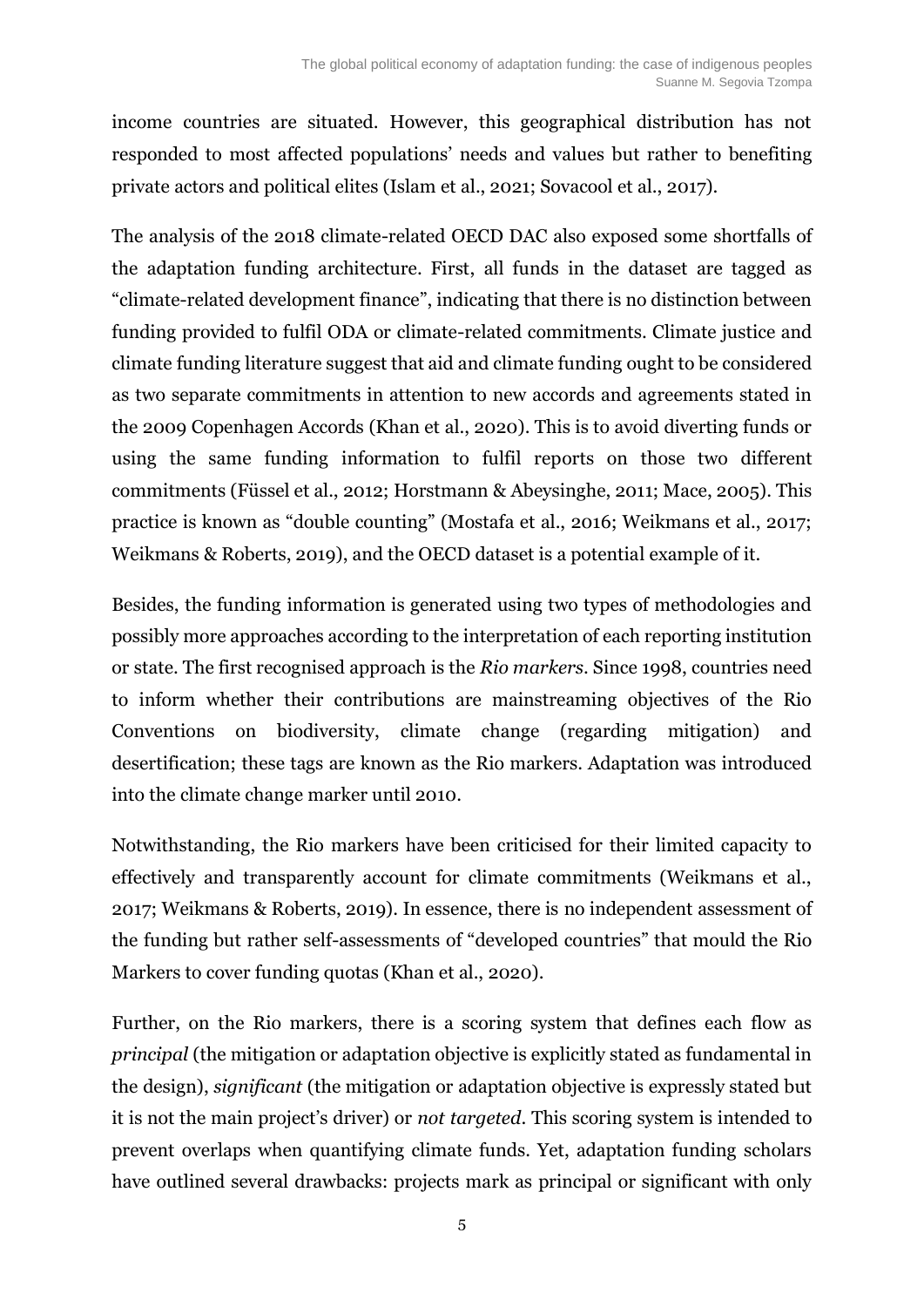part of the project including adaptation in reality; divergent scoring for the same project funded by different organisations; and, varying definitions of adaptation that allows for overreporting (Weikmans et al., 2017; Weikmans & Roberts, 2019).

In contrast, the second recognised methodology - the *Climate Components* implemented by multilateral development banks - is believed to be more efficient in terms of reporting as it allows recipients and third-parties assessments (Donner et al., 2016; Micale et al., 2018). Yet, there is also a risk of double-counting in regards to these components because all funds provided by multilateral sources that were reported on the OECD dataset, which are the ones using the climate components methodology, are marked as both mitigation and adaptation-related.

Drawbacks are not only existent in funding allocation but also during decision-making processes. For instance, there is no indigenous peoples' participation in decisionmaking processes regarding funding. This information is not evident from the OECD dataset, but other sources were useful for this part of the analysis. In this respect, indigenous peoples have participation in funding-related matters at the level of consultancy in but a couple of funding institutions, within which their degree of participation varies. For example, the GEF has a self-proclaimed long-standing history calling for collaboration with indigenous peoples in "engagement, consultation and *policy review*" (GEF IEO, 2017, p. ix).

However, according to an interview with an indigenous person who formerly advised the GEF, indigenous peoples' participation is very specific (MECUADOR20-2). They provide consultancy that *does not influence policy*. The role of indigenous advisors in the GEF, which was formalised in 2012 and known as the Indigenous Peoples Advisory Group (IPAG) (GEF, 2016b), is limited to providing input on indigenous-related GEF guidelines and monitoring that implementation agencies consider those guidelines during project planning and implementation. The indigenous advisor also highlighted the fact that indigenous peoples are usually entitled only to the Small Grants Programme, which has limited funds and thus limited impact.

As per the GCF, this organisation has only recently formalised indigenous participation during projects implementation through an Indigenous Peoples Policy (Green Climate Fund, 2018). Contrary to the GEF, the GCF figures as a funding source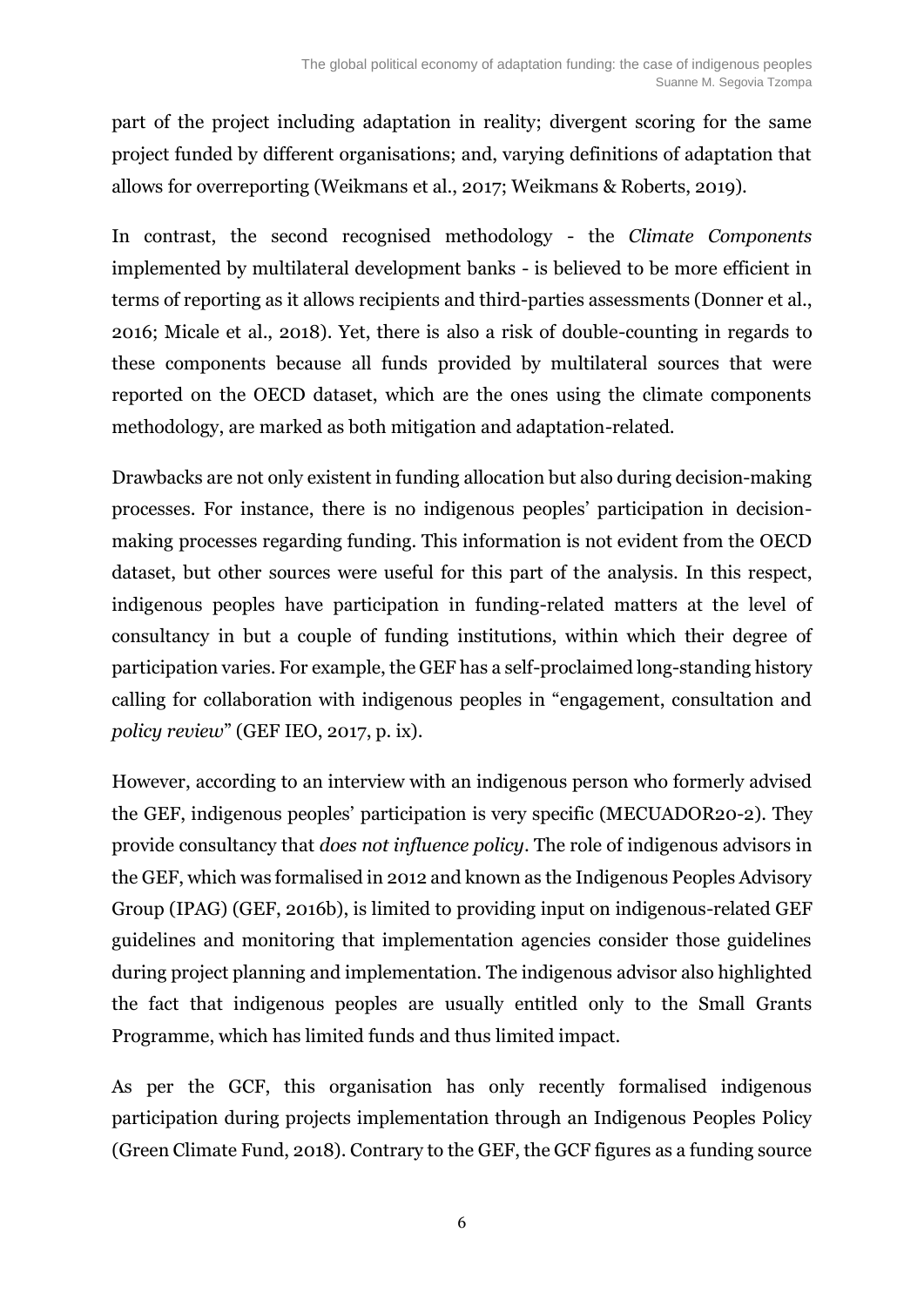of adaptation projects for indigenous peoples, although the impact of this collaboration is yet to be evident when this policy has been operationalised.

## **Funding allocation: living up to adaptation commitments.**

About the number of funds, the literature on funding has investigated the inclusion of the adaptation objective in the funding commitments (e.g. Brown et al., n.d.; Füssel et al., 2012; Horstmann, 2011; Horstmann & Abeysinghe, 2011; Mace, 2005; Mostafa et al., 2016; Persson & Dzebo, 2019; Remling & Persson, 2015; Smith et al., 2011), some of which have related the need of raising adaptation funds to remediate environmental injustice.

The OECD dataset shows a total of 14053 records, 10520 were unique projects. There are 113 projects related to indigenous peoples, corresponding to 1.07 per cent out of the total projects. From the indigenous projects, 33 are specifically adaptation-related, 47 are specifically mitigation-related, and 33 are cross-cutting projects targeting both adaptation and mitigation objectives. When analysing the amount exclusively assigned to each objective (excluding overlapping objectives), from the total USD 231 million allocated to indigenous-related projects, adaptation received USD 98 million and mitigation received USD 58 million (**Figure 1**).

According to the analysis above, adaptation funding for specifically indigenous-related projects surpasses mitigation funding. Conversely, when focusing on indigenousrelated projects with a principal rather than a significant score, the number of adaptation projects significantly drops to 6, which represent only USD 3 million (**Figure 2**). Meanwhile, there are 19 indigenous-related mitigation projects which translate to USD 32 million. Paying attention to principal rather than significant scores provides a more legitimate picture of indigenous-related funding allocation, although the principal scores ensure neither effective distribution nor the meaningful impact on indigenous communities.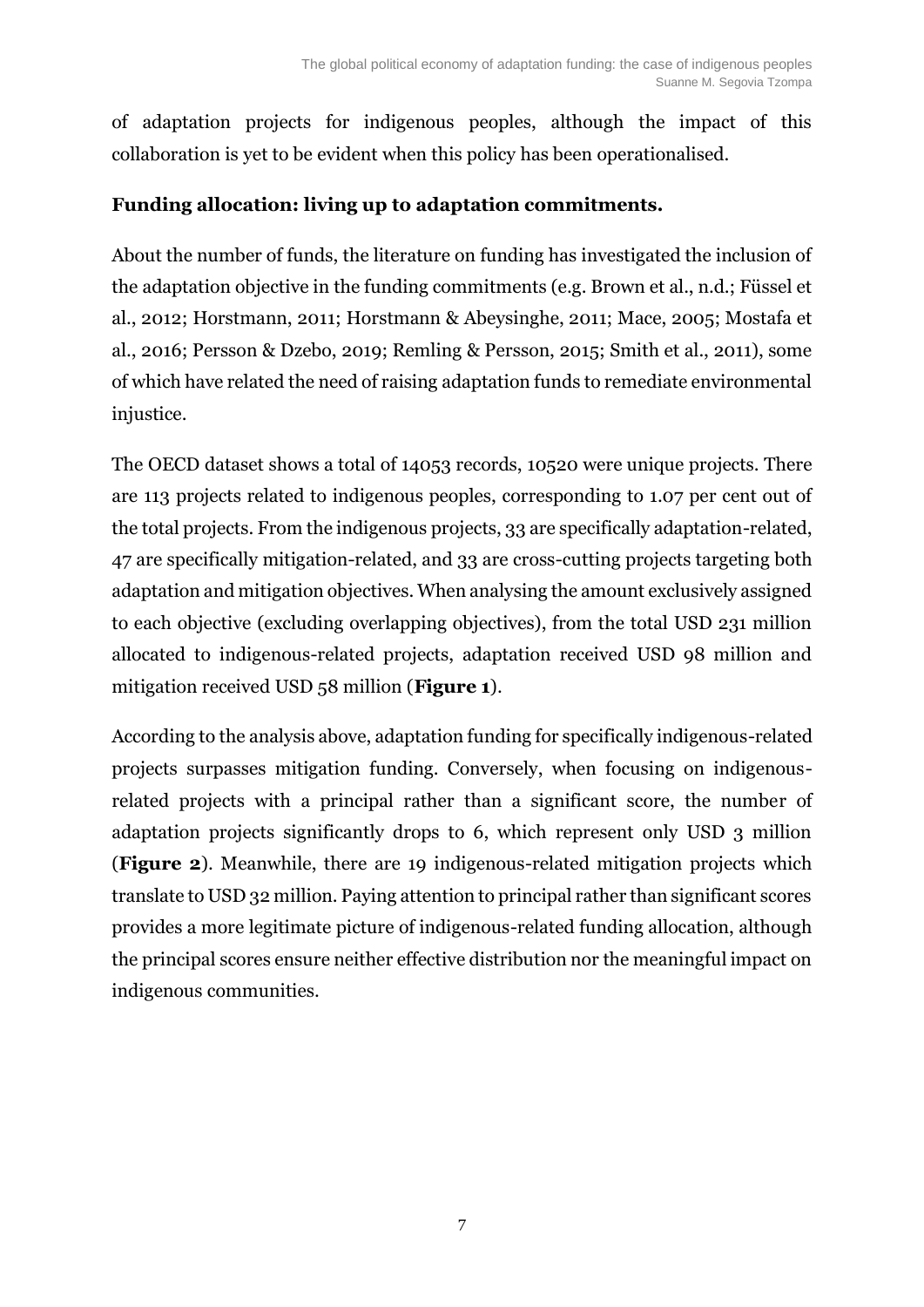The global political economy of adaptation funding: the case of indigenous peoples Suanne M. Segovia Tzompa



Mitigation

**Climate Funding for Indigenous Peoples by objective** 

**Climate Funding for Indigenous Peoples (scoring approach)** 



**USD 32 M** 



Adaptation

**Figure 2**. *Climate Funding for Indigenous Peoples (scoring approach).* Created by the author based on the 2018 OECD climate-related funding dataset (OECD, 2018).

Lastly, funding plays an essential role in climate orchestration. However, as the analysis below shows, funding is still a limited tool to effectively and meaningfully steer the adaptation and participation of indigenous peoples. In 33 indigenous-related projects, their description referred to participation and governance-related activities. 6 of these projects are adaptation-related, and 5 of them have a *significant* scoring, meaning that although the adaptation objective is considered, it is not the main driver of those activities.

Yet, the finding that participation is explicitly endorsed in the funding allocation process can be promising for two reasons: enhanced participation promotes more legitimate governance practices (Tallberg & Zürn, 2019) and also, once indigenous peoples get access to spaces of participation, they may influence governance processes to promote more justice-led adaptation. Paradoxically, and as seen in the previous section, there is no significant participation of indigenous peoples in the policymaking of adaptation funding.

Lack of *broadband* participation at the funding decision-making level and limited resources for adaptation and capacity building are still considered shortcomings by indigenous peoples (FNEPAL20; FPERU19; FTANZANIA19; FTHAI19; GEF IEO, 2017; MECUADOR20; MECUADOR20-2; MPERU19). Arguably, these challenges are consequences of the drawbacks in the funding architecture and allocation policies.

#### **Conclusion**

The architecture of indigenous peoples' adaptation funding was rhetorically boosted by the 2015 Paris Agreement given the imminent issues that climate change had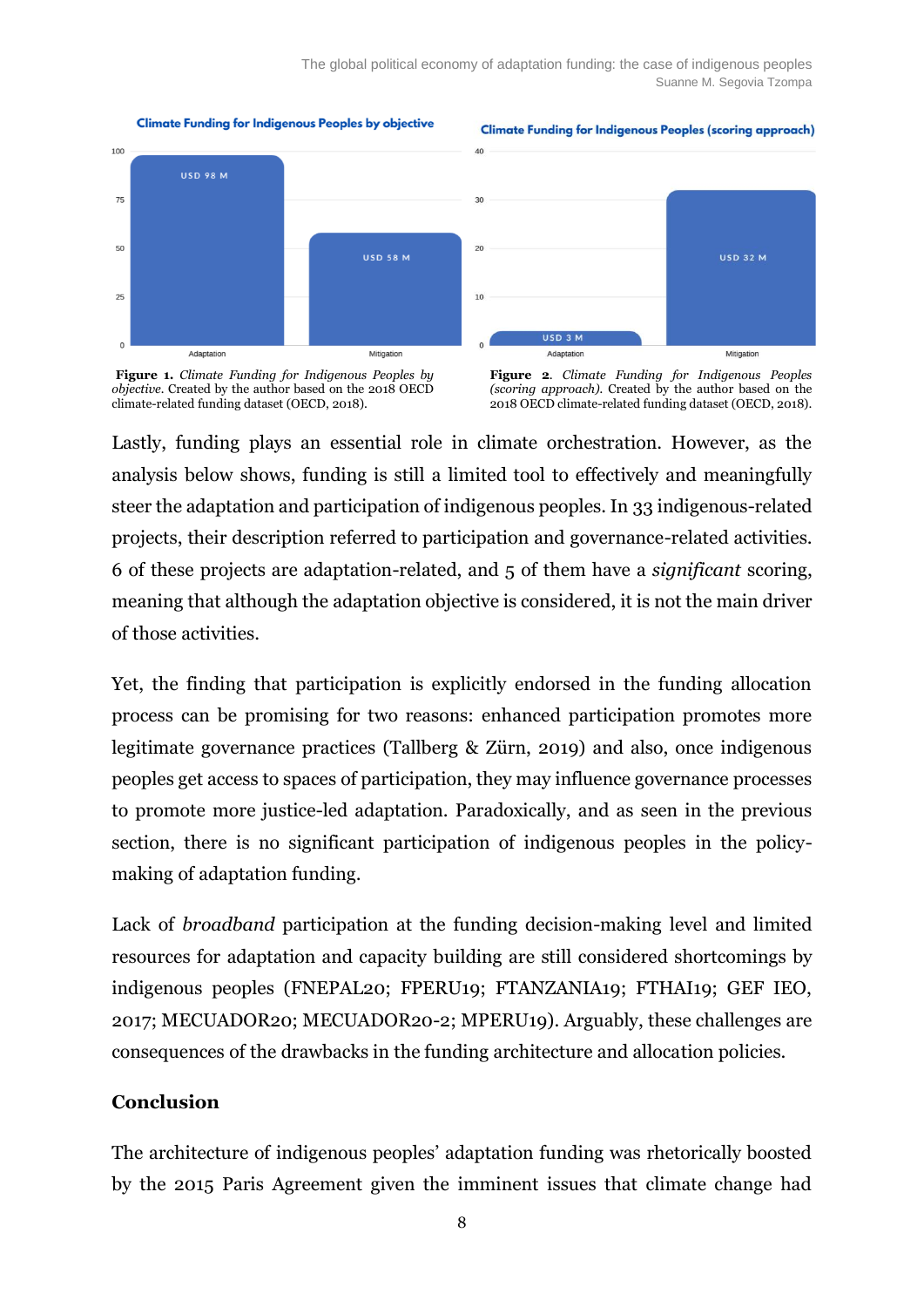already caused, especially in LDCs, and other vulnerable regions where various indigenous populations happened to live.

However, in the praxis, the international organisations mobilising adaptation funding have not accomplished the plea of providing significant amounts of adaptation funding, at least for the case of indigenous peoples. Additionally, there is only marginalised participation of indigenous peoples at levels where it is not possible to influence the status quo of adaptation programmes.

In sum, GPE interests still prevail as drivers of adaptation funding allocation, as shown by the case of indigenous peoples. More efforts need to be focused on: a) developing enhanced methodologies to measure climate projects; b) allowing more meaningful participation that is not limited to consultation at stages where it is not possible to modify the projects that impact indigenous communities; and, c) increasing funding for enhancing indigenous peoples' adaptive capacities. In other words, alternative mechanisms ought to be put in place to avoid that political and economic powers block fair and better-informed funding decisions.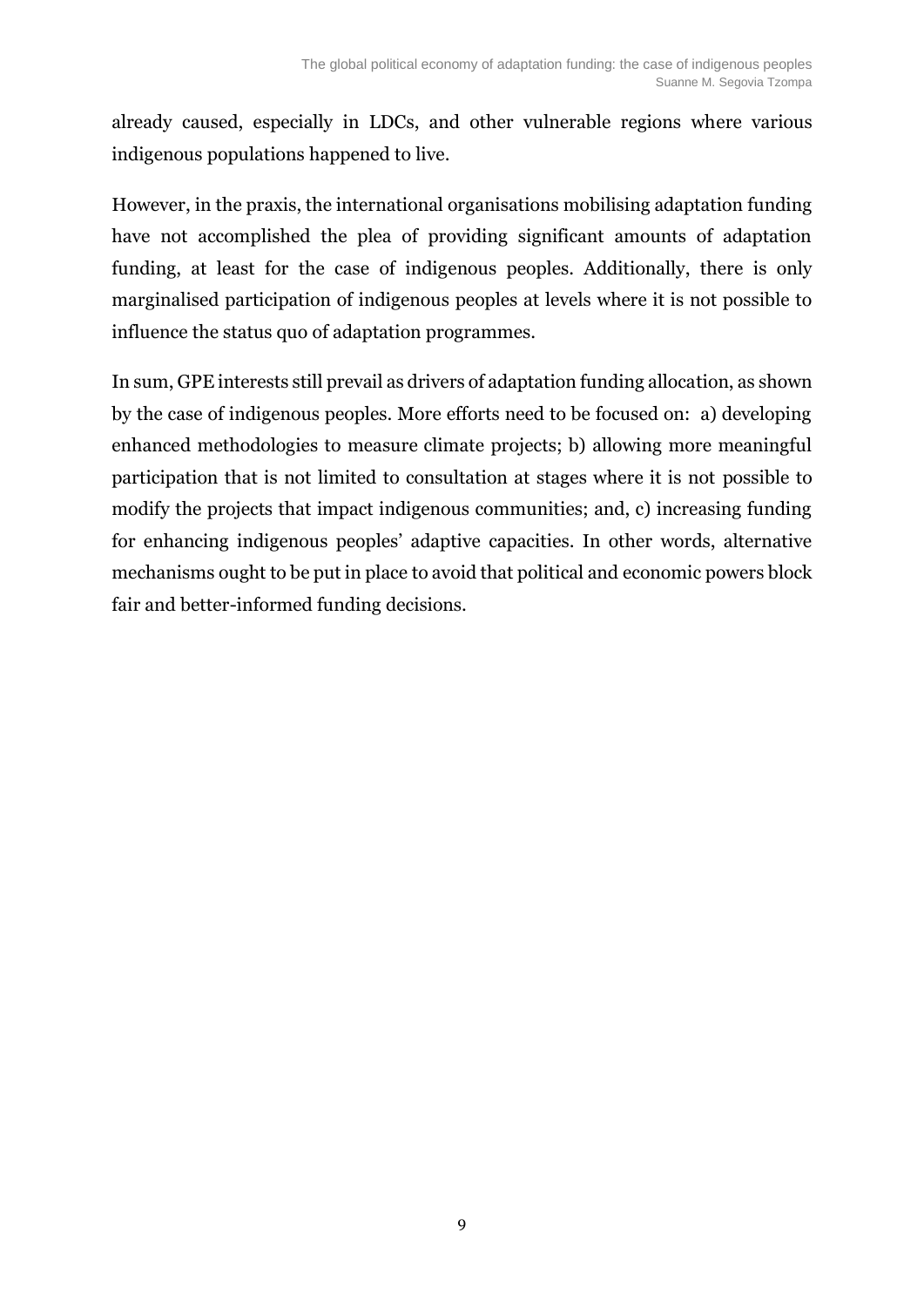# Annexe 1. The Architecture of Adaptation Funding for Indigenous Peoples

This table displays the actors involved in adaptation funding related to projects targeting indigenous peoples. Created by the author based on the 2018 OECD climaterelated funding dataset (OECD, 2018).

| The Architecture of Adaptation Funding for Indigenous Peoples |                                                            |                                                                                                                                                                                                                                               |                                                                                 |                                                             |
|---------------------------------------------------------------|------------------------------------------------------------|-----------------------------------------------------------------------------------------------------------------------------------------------------------------------------------------------------------------------------------------------|---------------------------------------------------------------------------------|-------------------------------------------------------------|
| Provider                                                      | <b>Extending Agency</b>                                    | <b>Channel of</b><br><b>Delivery</b>                                                                                                                                                                                                          | Recipient<br><b>Region</b>                                                      | Recipient<br>Country                                        |
| Australia                                                     | Australian<br>Government                                   | Unspecified<br>Donor<br>Government                                                                                                                                                                                                            |                                                                                 | Developing<br>countries,<br>unspecified                     |
| Austria                                                       | Austrian<br><b>Development Agency</b>                      | Donor<br>country-<br>based NGO                                                                                                                                                                                                                | Caribbean &<br>Central<br>America                                               | Guatemala                                                   |
| Belgium                                                       | Directorate General<br>for Co-operation and<br>Development | Donor<br>country-<br>based NGO                                                                                                                                                                                                                | South<br>America                                                                | Ecuador                                                     |
| Canada                                                        | <b>Affairs</b><br>Global<br>Canada                         | <b>OXFAM</b><br>provider<br>country<br>office                                                                                                                                                                                                 | Caribbean &<br>Central<br>America                                               | Guatemala                                                   |
| David<br>$\&$<br>Lucile<br>Packard<br>Foundation              | David<br>$\&$<br>Lucile<br><b>Packard Foundation</b>       | University, college<br>or other teaching<br>institution,<br>research institute<br>think-tank.<br>or<br>Developing<br>country-based<br>NGO.<br>Donor<br>country-<br>based NGO.<br>International<br>for<br>Fund<br>Agricultural<br>Development. | Asia<br>and<br>Africa                                                           | Indonesia and<br>the Democratic<br>Republic of the<br>Congo |
| Finland                                                       | Ministry of Foreign<br><b>Affairs</b>                      | Food<br>and<br>Agricultural<br>Organisation.<br>Donor<br>country-<br>based NGO                                                                                                                                                                | South<br>of <sub>l</sub><br>Sahara.<br>Caribbean<br>$\&$<br>Central<br>America. | India,<br>Cambodia,<br>Colombia,<br>Bolivia,<br>Honduras,   |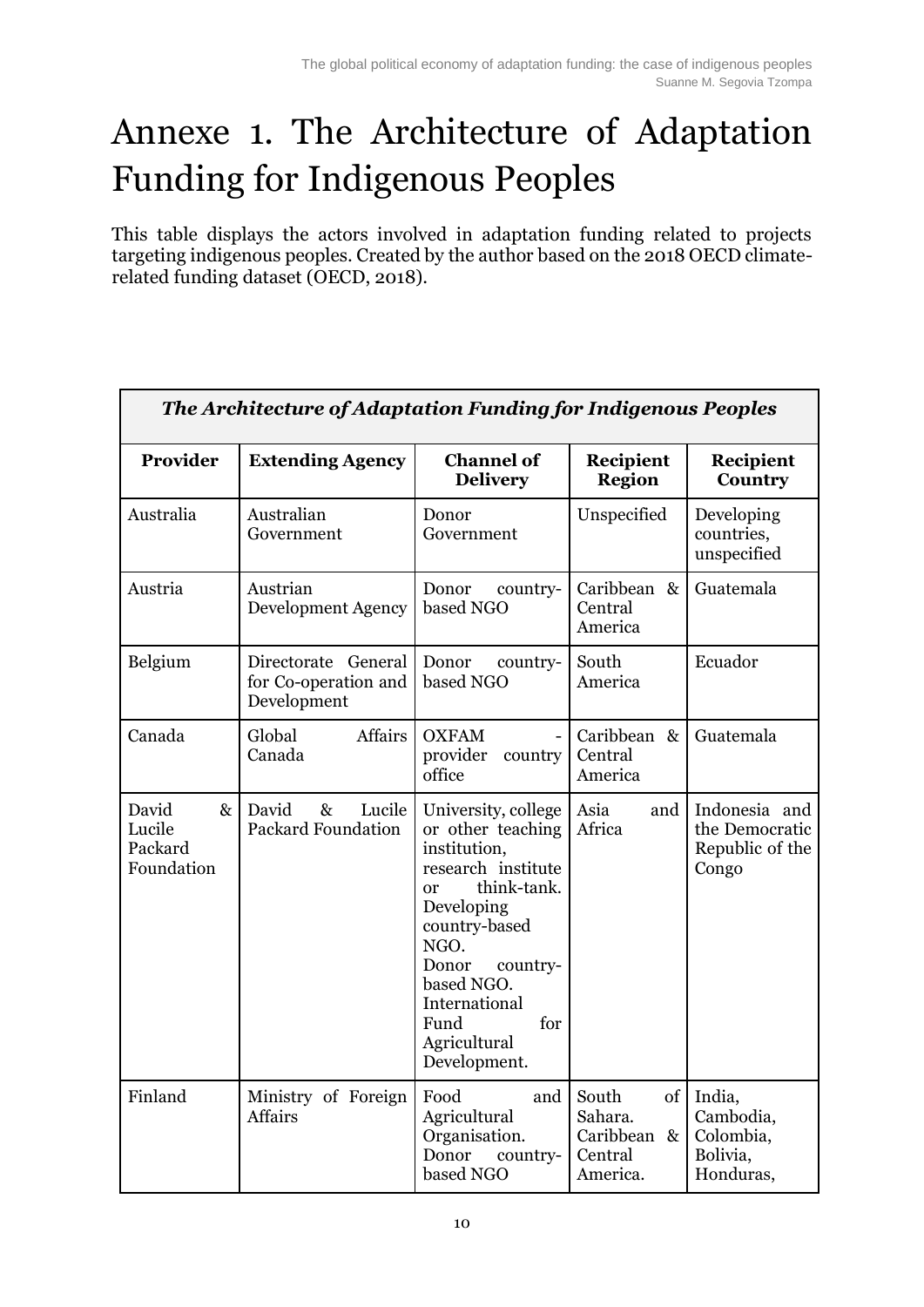|                       |                                                                                                                                                                                            |                                                                                                                                                                                                                                                                                                                                       | South<br>America. Far<br>Asia.<br>East<br>South<br>$\&$<br>Central Asia                                                                                        | South<br>of<br>Sahara,<br>Other<br>countries in the<br>South<br>American<br>region<br>and<br>unspecified<br>developing<br>countries.                                                                                                            |
|-----------------------|--------------------------------------------------------------------------------------------------------------------------------------------------------------------------------------------|---------------------------------------------------------------------------------------------------------------------------------------------------------------------------------------------------------------------------------------------------------------------------------------------------------------------------------------|----------------------------------------------------------------------------------------------------------------------------------------------------------------|-------------------------------------------------------------------------------------------------------------------------------------------------------------------------------------------------------------------------------------------------|
| Ford<br>Foundation    | <b>Ford Foundation</b>                                                                                                                                                                     | Developing<br>country-based<br>NGO                                                                                                                                                                                                                                                                                                    | Asia                                                                                                                                                           | Indonesia                                                                                                                                                                                                                                       |
| France                | French Development<br>Agency                                                                                                                                                               | Donor<br>country-<br>based NGO                                                                                                                                                                                                                                                                                                        | South<br>America                                                                                                                                               |                                                                                                                                                                                                                                                 |
| Green<br>Climate Fund | Green Climate Fund                                                                                                                                                                         | Central American<br>Bank<br>for<br>Economic<br>Integration.<br>International<br>Union<br>for<br>the<br>Conservation<br>of<br>United<br>Nature.<br><b>Nations</b><br>Development<br>Programme. Food<br>and<br>Agricultural<br>Organisation.<br>Central<br>Government.<br>Other<br>public<br>entities<br>the<br>in<br>recipient country | America,<br>Asia<br>and<br>Africa                                                                                                                              | Paraguay,<br>Bangladesh,<br>Guatemala,<br>Caribbean,<br>Namibia<br>and<br>Other<br>countries in the<br>American<br>region.                                                                                                                      |
| Germany               | Bundesministerium<br>Wirtschaftliche<br>für<br>Zusammenarbeit<br>und Entwicklung and<br>Federal.<br>Min. for the Env.,<br>Nature<br>Conservation,<br><b>Building and Nuclear</b><br>Safety | Donor<br>country-<br>NGO.<br>based<br>University, college<br>or other teaching<br>institution,<br>research institute<br>or think-tank                                                                                                                                                                                                 | Caribbean $\&$  <br>Central<br>America.<br>South<br>America.<br>South<br>&<br>Central Asia.<br>Far<br>East<br>Asia.<br>Unspecified<br>developing<br>countries. | India,<br>Peru,<br>Philippines,<br>Ecuador,<br>Argentina,<br>Brazil, Mexico,<br>Bolivia, Costa<br>Rica, Panama,<br>Peru,<br>Other<br>countries in the<br>South<br>American<br>region<br>and<br>other<br>unspecified<br>developing<br>countries. |
| Inter-<br>American    |                                                                                                                                                                                            | Recipient<br>Government                                                                                                                                                                                                                                                                                                               | America                                                                                                                                                        | Panama                                                                                                                                                                                                                                          |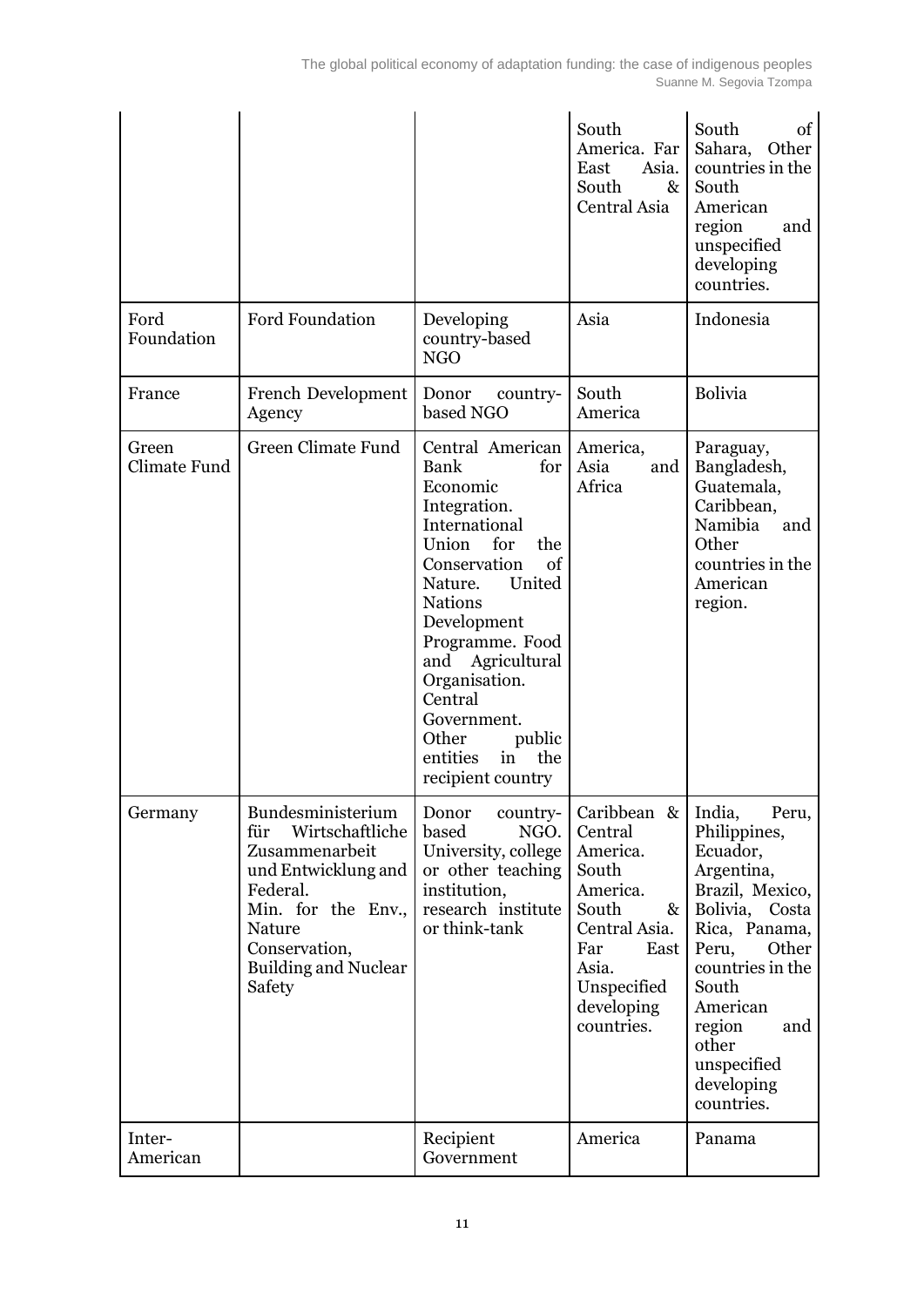| Development<br>Bank  |                                                         |                                                                                             |                                                                          |                                                                  |
|----------------------|---------------------------------------------------------|---------------------------------------------------------------------------------------------|--------------------------------------------------------------------------|------------------------------------------------------------------|
| Ireland              | of<br>Department<br><b>Foreign Affairs</b>              | Donor<br>country-<br>based NGO                                                              | Caribbean &<br>Central<br>America                                        | Guatemala                                                        |
| Luxembourg           | Ministry of Foreign<br>Affairs                          | Donor<br>country-<br>based NGO                                                              | South<br>$\&$<br>Central Asia<br>South<br>and<br>America                 | India and Peru                                                   |
| Norway               | Norwegian<br>Agency<br>for Development Co-<br>operation | Donor<br>country-<br>based NGO and<br>Developing<br>country-based<br><b>NGO</b>             | Caribbean &<br>Central<br>America and<br>South<br>America                | Colombia and<br>Guatemala                                        |
| Spain                | Municipalities                                          | Donor<br>country-<br>based NGO                                                              | Caribbean &<br>Central<br>America                                        | Nicaragua                                                        |
| Sweden               | Swedish<br>International<br>Development<br>Authority    | Donor<br>country-<br>based<br>NGO,<br>International<br><b>NGO</b><br>and<br><b>Networks</b> | Caribbean &<br>Central<br>America and<br>other<br>unspecified<br>regions | Guatemala and<br>other<br>unspecified<br>developing<br>countries |
| <b>United States</b> | Department of the<br>Interior                           | Donor<br>country-<br>based NGO                                                              | South<br>America                                                         | Peru                                                             |
| Wellcome<br>Trust    | <b>Wellcome Trust</b>                                   | Developing<br>country-based<br><b>NGO</b>                                                   | America                                                                  | <b>Brazil</b>                                                    |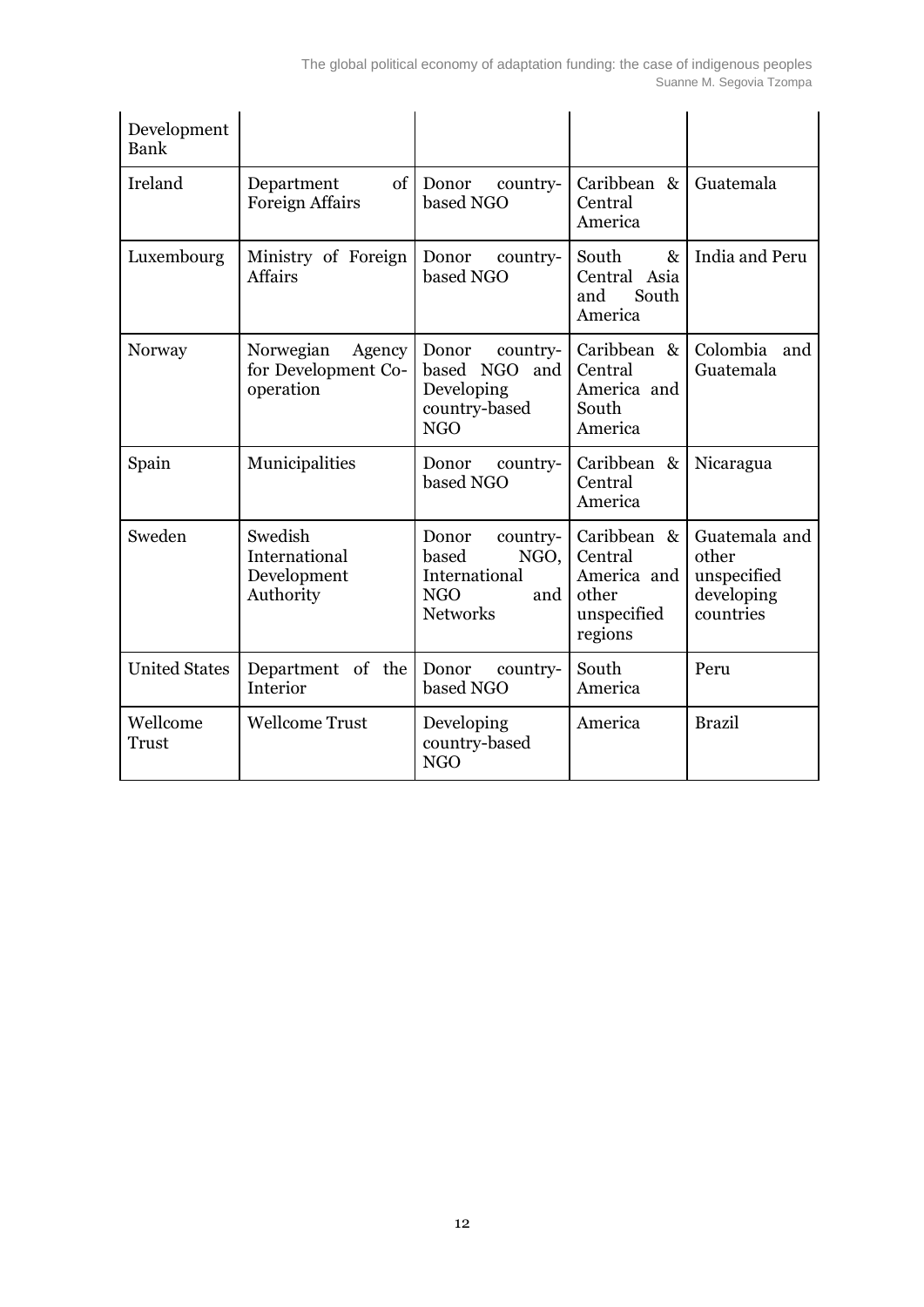## Annexe 2 – Interviewees' coding

The following list contains relevant features of interviewees that allow their distinction in the text but, at the same time, preserve their anonymity. Codes are composed of the following elements. **F** or **M**, which stands for Female or Male, as there are genderrelated variations in interviewees' responses. The code also contains the country of origin and the last two numbers of the year in which the interview took place. Additionally, the codes table includes a short description of the interviewee.

| Code                          | <b>Indigenous</b><br>Community                            | <b>Interview</b><br>mode | Date of<br>interview | <b>Short Description</b>                                                                                                 |
|-------------------------------|-----------------------------------------------------------|--------------------------|----------------------|--------------------------------------------------------------------------------------------------------------------------|
| MECUADOR20                    | Shuar (Indigenous<br>Amazon<br>group<br>from Ecuador)     | Online                   | 22/08/2020           | Former<br><b>LCIPP</b><br>co-chair<br>representing the Indigenous<br>Peoples caucus                                      |
| MECUADOR20-<br>$\overline{2}$ | Kichwa<br>(Indigenous<br>Amazon<br>group<br>from Ecuador) | Online                   | 27/08/2020           | Former GEF advisor                                                                                                       |
| FNEPAL <sub>20</sub>          | (ethnic<br>Sherpa<br>group from Nepal)                    | Online                   | 26/08/2020           | <b>LCIPP</b><br>co-chair<br>Former<br>representing the Indigenous<br>Peoples caucus                                      |
| FTHAI19                       | Karen (indigenous<br>from<br>group<br>Thailand)           | On-site<br>(COP25)       | 05/12/2019           | Current collaborator of the<br>organisation<br>indigenous<br>Asia Indigenous<br>Peoples<br>Pact (AIPP)                   |
| FTANZANIA19                   | Mazai (indigenous<br>from<br>group<br>Tanzania)           | On-site<br>(COP25)       | 05/12/2019           | Current collaborator at the<br>Pastoralists Indigenous Non<br>Governmental<br>Organization's<br>Forum<br>(PINGO's Forum) |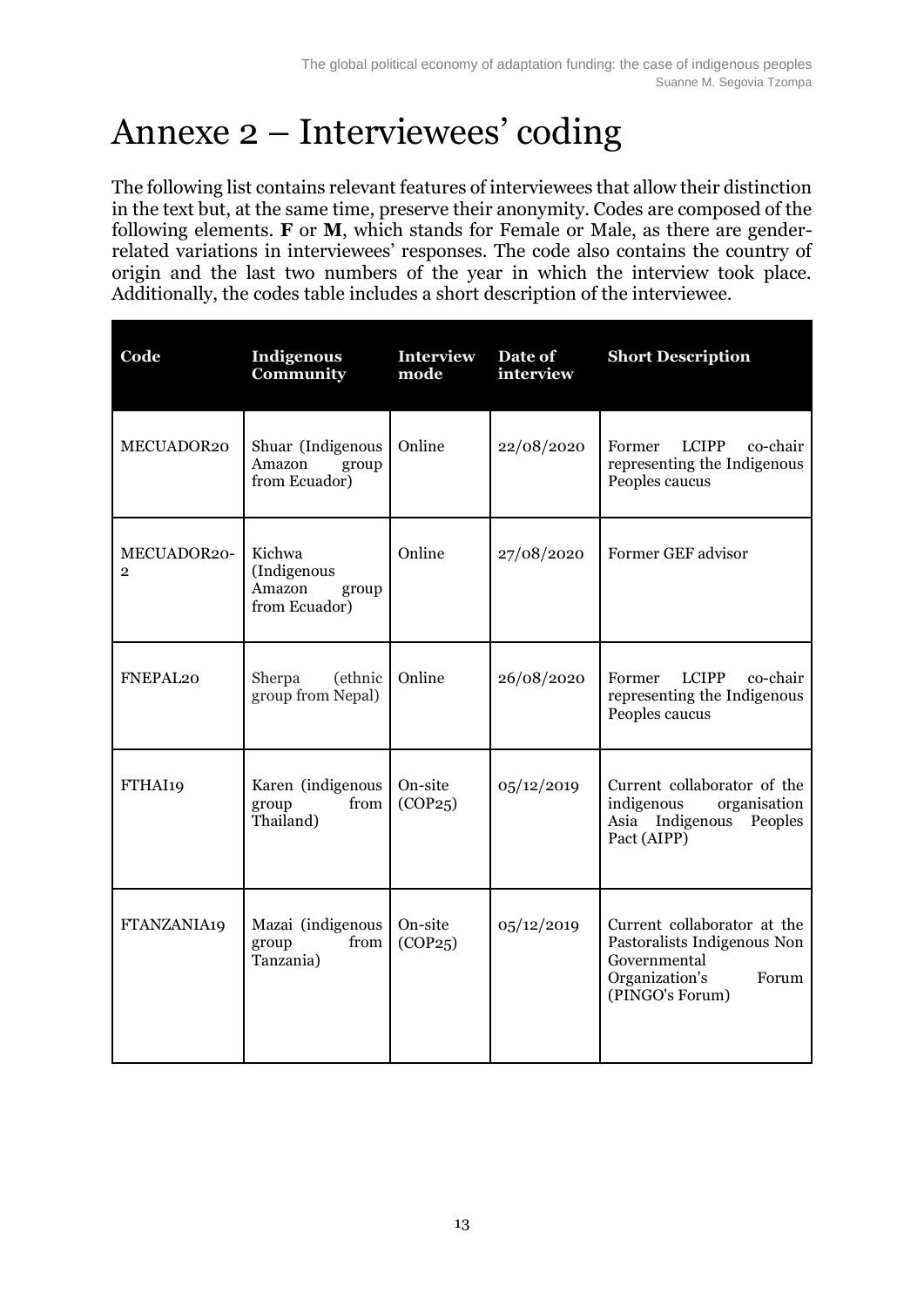| MPERU <sub>19</sub> | Shipibo<br>(indigenous group<br>from Peru) | On-site<br>(COP25) | 03/12/2019 | Current collaborator<br>0t<br>Federación de Comunidades<br>Nativas de Ucayali<br>V<br>Afluentes - Feconau     |
|---------------------|--------------------------------------------|--------------------|------------|---------------------------------------------------------------------------------------------------------------|
| FPERU <sub>19</sub> | Quechua<br>(indigenous group<br>from Peru  | On-site<br>(COP25) | 04/12/2019 | Current collaborator<br>of<br>Organización Nacional de<br>Mujeres Indígenas Andinas<br>y Amazónicas (ONAMIAP) |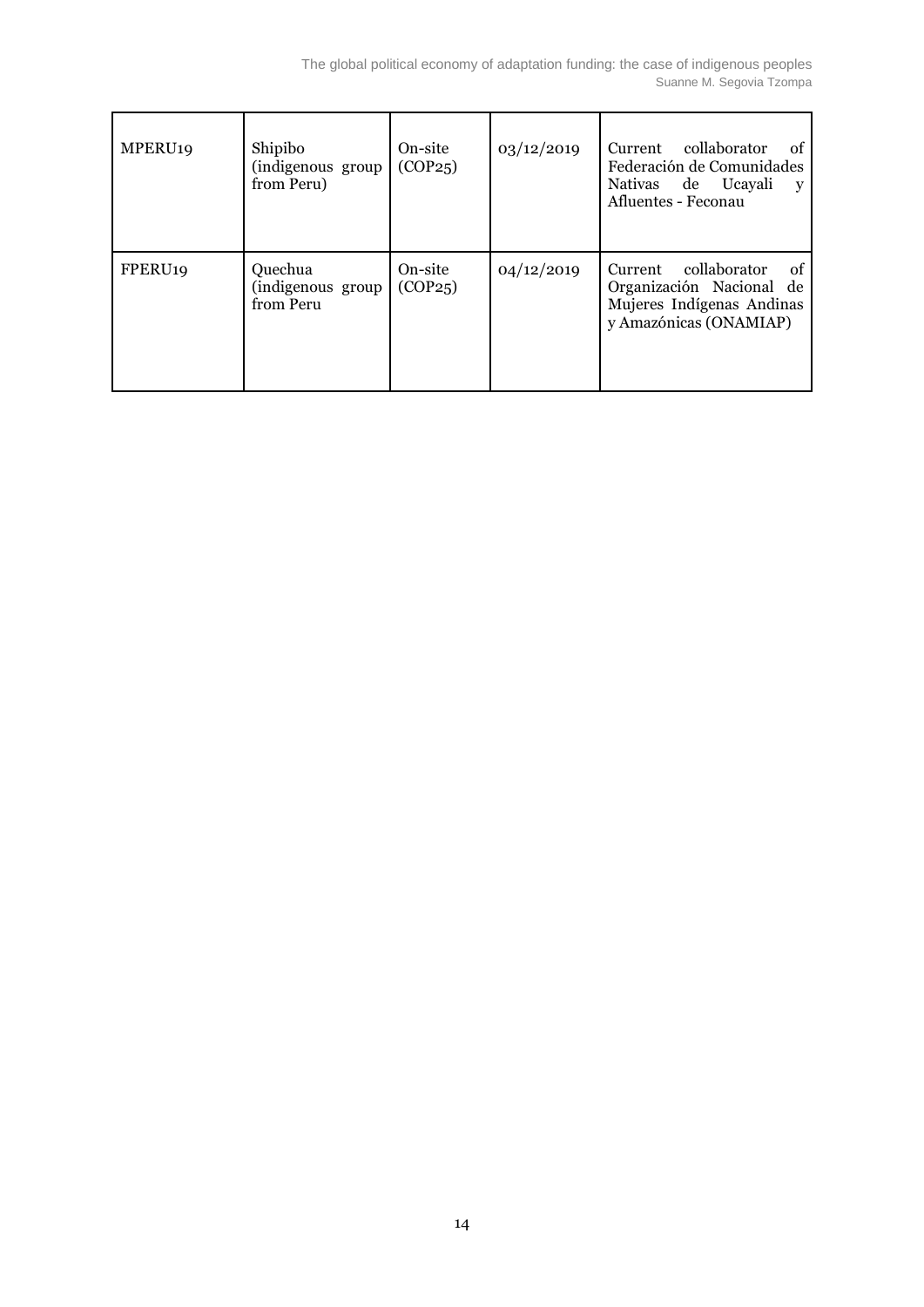### **References**

- Arctic Council. (n.d.). *About*. Arctic Council. Retrieved 6 August 2020, fro[m](https://arctic-council.org/en/about/) <https://arctic-council.org/en/about/>
- Brown, J., Bird, N., & Schalatek, L. (n.d.). *Direct Access to the Adaptation Fund: Realising the potential of National Implementing Entities*. 10.
- Bäckstrand, K., & Kuyper, J. W. (2017). The democratic legitimacy of orchestration: The UNFCCC, non-state actors, and transnational climate governance. Environmental Politics, 26(4), 764–788[.](https://doi.org/10.1080/09644016.2017.1323579) <https://doi.org/10.1080/09644016.2017.1323579>
- Chan, S., & Amling, W. (2019). Does orchestration in the Global Climate Action Agenda effectively prioritize and mobilize transnational climate adaptation action? *International Environmental Agreements: Politics, Law and Economics*, *19*(4), 429–446[.](https://doi.org/10.1007/s10784-019-09444-9) <https://doi.org/10.1007/s10784-019-09444-9>
- Ciplet, D., Roberts, J. T., & Khan, M. (2013). The Politics of International Climate Adaptation Funding: Justice and Divisions in the Greenhouse. *Global Environmental Politics*, *13*(1), 49–68[.](https://doi.org/10.1162/GLEP_a_00153) [https://doi.org/10.1162/GLEP\\_a\\_00153](https://doi.org/10.1162/GLEP_a_00153)
- Donner, S. D., Kandlikar, M., & Webber, S. (2016). Measuring and tracking the flow of climate change adaptation aid to the developing world. *Environmental Research Letters*, *11*(5), 054006[.](https://doi.org/10.1088/1748-9326/11/5/054006) <https://doi.org/10.1088/1748-9326/11/5/054006>
- Füssel, H.-M., Hallegatte, S., & Reder, M. (2012). International Adaptation Funding. In O. Edenhofer, J. Wallacher, H. Lotze-Campen, M. Reder, B. Knopf, & J. Müller (Eds.), *Climate Change, Justice and Sustainability* (pp. 311–330). Springer Netherlands. [https://doi.org/10.1007/978-94-007-4540-7\\_29](https://doi.org/10.1007/978-94-007-4540-7_29)
- GEF. (2016a, April). *Conventions*. Global Environment Facility[.](http://www.thegef.org/partners/conventions) <http://www.thegef.org/partners/conventions>
- GEF. (2016b, April 22). *Indigenous Peoples Advisory Group*. Global Environment Facility[.](https://www.thegef.org/content/indigenous-peoples-advisory-group) <https://www.thegef.org/content/indigenous-peoples-advisory-group>
- GEF IEO. (2017). *REVIEW OF GEF'S ENGAGEMENT WITH INDIGENOUS PEOPLES*. GEF[.](https://www.thegef.org/sites/default/files/council-meeting-documents/EN_GEF.ME_C.53_Inf.07_GEF_Eng_Indiginous_People_Nov_2017_1.pdf) [https://www.thegef.org/sites/default/files/council-meeting](https://www.thegef.org/sites/default/files/council-meeting-documents/EN_GEF.ME_C.53_Inf.07_GEF_Eng_Indiginous_People_Nov_2017_1.pdf)[documents/EN\\_GEF.ME\\_C.53\\_Inf.07\\_GEF\\_Eng\\_Indiginous\\_People\\_Nov\\_201](https://www.thegef.org/sites/default/files/council-meeting-documents/EN_GEF.ME_C.53_Inf.07_GEF_Eng_Indiginous_People_Nov_2017_1.pdf) [7\\_1.pdf](https://www.thegef.org/sites/default/files/council-meeting-documents/EN_GEF.ME_C.53_Inf.07_GEF_Eng_Indiginous_People_Nov_2017_1.pdf)
- GEF SGP. (n.d.). *Mission and History*. Retrieved 30 March 2021, fro[m](https://sgp.undp.org/about-us-157/mission-and-history.html) <https://sgp.undp.org/about-us-157/mission-and-history.html>
- Graham, E. R., & Thompson, A. (2014). Efficient orchestration? In K. W. Abbott, P. Genschel, D. Snidal, & B. Zangl (Eds.), *International Organizations as Orchestrators* (pp. 114–138). Cambridge University Press[.](https://doi.org/10.1017/CBO9781139979696.007) <https://doi.org/10.1017/CBO9781139979696.007>
- Green Climate Fund. (2020, February 12). *About GCF* [Text]. Green Climate Fund; Green Climate Fund. <https://www.greenclimate.fund/about>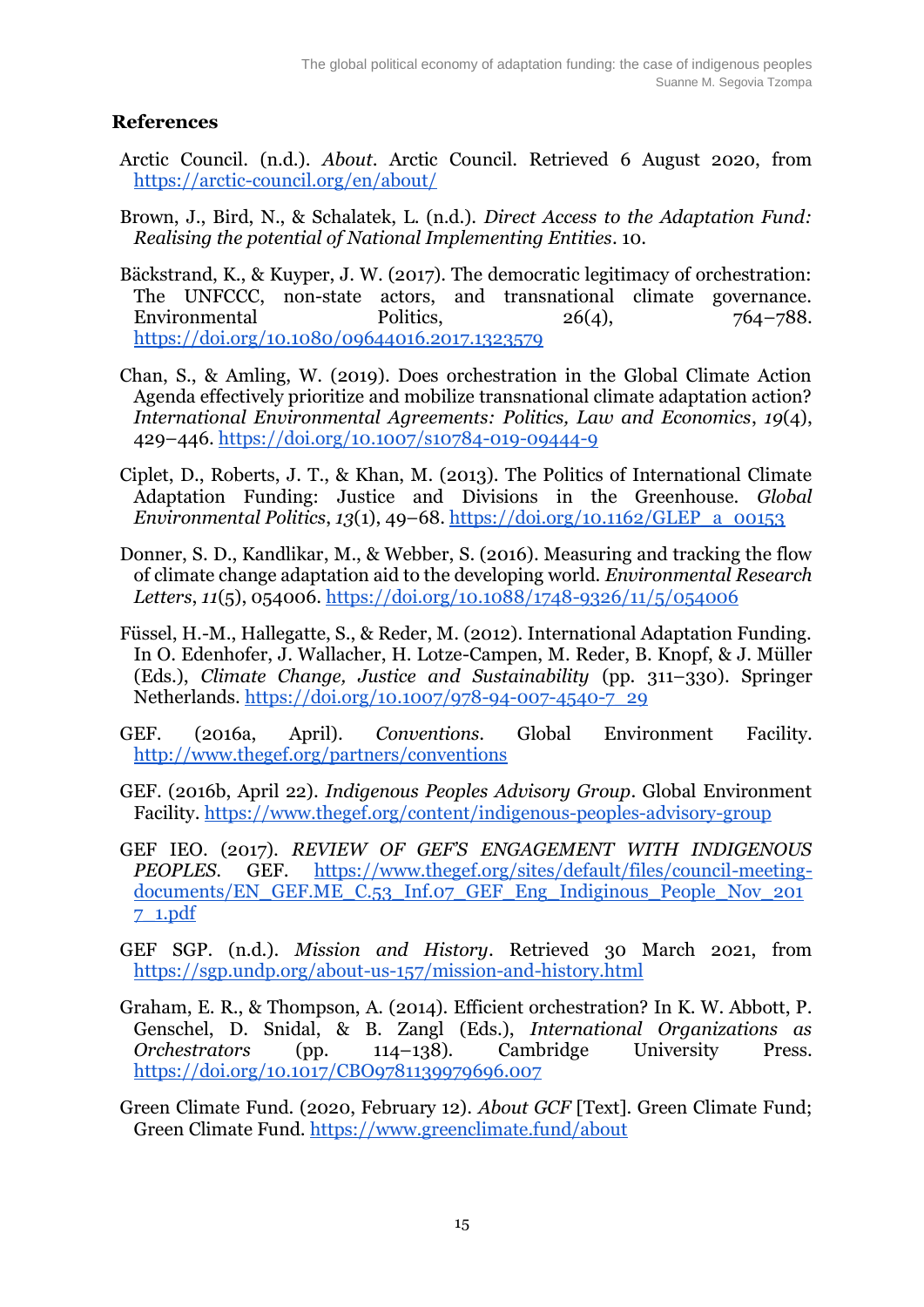- Green Climate Fund 2. (2018, March 1). *Indigenous Peoples policy* [Text]. Green Climate Fund; Green Climate Fund[.](https://www.greenclimate.fund/document/indigenous-peoples-policy) <https://www.greenclimate.fund/document/indigenous-peoples-policy>
- Horstmann, B. (2011). Operationalizing the Adaptation Fund: Challenges in allocating funds to the vulnerable. *Climate Policy*, *11*(4), 1086–1096[.](https://doi.org/10.1080/14693062.2011.579392) <https://doi.org/10.1080/14693062.2011.579392>
- Horstmann, B., & Abeysinghe, A. C. (2011). The Adaptation Fund of the Kyoto Protocol: A model for financing adaptation to climate change? *Climate Law*, *2*(3), 415–437[.](https://doi.org/10.1163/CL-2011-043) <https://doi.org/10.1163/CL-2011-043>
- Islam, S., Zobair, K. M., Chu, C., Smart, J. C. R., & Alam, M. S. (2021). Do Political Economy Factors Influence Funding Allocations for Disaster Risk Reduction? *Journal of Risk and Financial Management*, *14*(2), 85[.](https://doi.org/10.3390/jrfm14020085) <https://doi.org/10.3390/jrfm14020085>
- Khan, M., Robinson, S., Weikmans, R., Ciplet, D., & Roberts, J. T. (2020). Twentyfive years of adaptation finance through a climate justice lens. *Climatic Change*, *161*(2), 251–269[.](https://doi.org/10.1007/s10584-019-02563-x) <https://doi.org/10.1007/s10584-019-02563-x>
- Mace, M. J. (2005). Funding for Adaptation to Climate Change: UNFCCC and GEF Developments since COP-7. *Review of European Community & International Environmental Law*, *14*(3), 225–246[.](https://doi.org/10.1111/j.1467-9388.2005.00445.x) [https://doi.org/10.1111/j.1467-](https://doi.org/10.1111/j.1467-9388.2005.00445.x) [9388.2005.00445.x](https://doi.org/10.1111/j.1467-9388.2005.00445.x)
- McGregor, D., Whitaker, S., & Sritharan, M. (2020). Indigenous environmental justice and sustainability. *Current Opinion in Environmental Sustainability*, *43*, 35–40[.](https://doi.org/10.1016/j.cosust.2020.01.007) <https://doi.org/10.1016/j.cosust.2020.01.007>
- Micale, V., Tonkonogy, B., & Mazza, F. (2018). *Understanding and Increasing Finance for Climate Adaptation in Developing Countries*. 38.
- Mostafa, M., Rahman, M. F., & Huq, S. (2016). Climate adaptation funding: Getting the money to those who need it. *Bulletin of the Atomic Scientists*, *72*(6), 396–401. Academic Search Search Premier[.](https://ezp.sub.su.se/login?url=http://search.ebscohost.com/login.aspx?direct=true&db=aph&AN=119149730&site=ehost-live&scope=site) [https://ezp.sub.su.se/login?url=http://search.ebscohost.com/login.aspx?direct=t](https://ezp.sub.su.se/login?url=http://search.ebscohost.com/login.aspx?direct=true&db=aph&AN=119149730&site=ehost-live&scope=site) [rue&db=aph&AN=119149730&site=ehost-live&scope=site](https://ezp.sub.su.se/login?url=http://search.ebscohost.com/login.aspx?direct=true&db=aph&AN=119149730&site=ehost-live&scope=site)
- Persson, Å. (2019). Global adaptation governance: An emerging but contested domain. *WIREs Climate Change*, *10*(6), e618[.](https://doi.org/10.1002/wcc.618) <https://doi.org/10.1002/wcc.618>
- Persson, Å., & Dzebo, A. (2019). Special issue: Exploring global and transnational governance of climate change adaptation. *International Environmental Agreements: Politics, Law and Economics*, *19*(4), 357–367[.](https://doi.org/10.1007/s10784-019-09440-z) <https://doi.org/10.1007/s10784-019-09440-z>
- Remling, E., & Persson, Å. (2015). Who is adaptation for? Vulnerability and adaptation benefits in proposals approved by the UNFCCC Adaptation Fund. *Climate* and *Development*,  $7(1)$ , 16–34[.](https://doi.org/10.1080/17565529.2014.886992) <https://doi.org/10.1080/17565529.2014.886992>
- Smith, J. B., Dickinson, T., Donahue, J. D. B., Burton, I., Haites, E., Klein, R. J. T., & Patwardhan, A. (2011). Development and climate change adaptation funding: